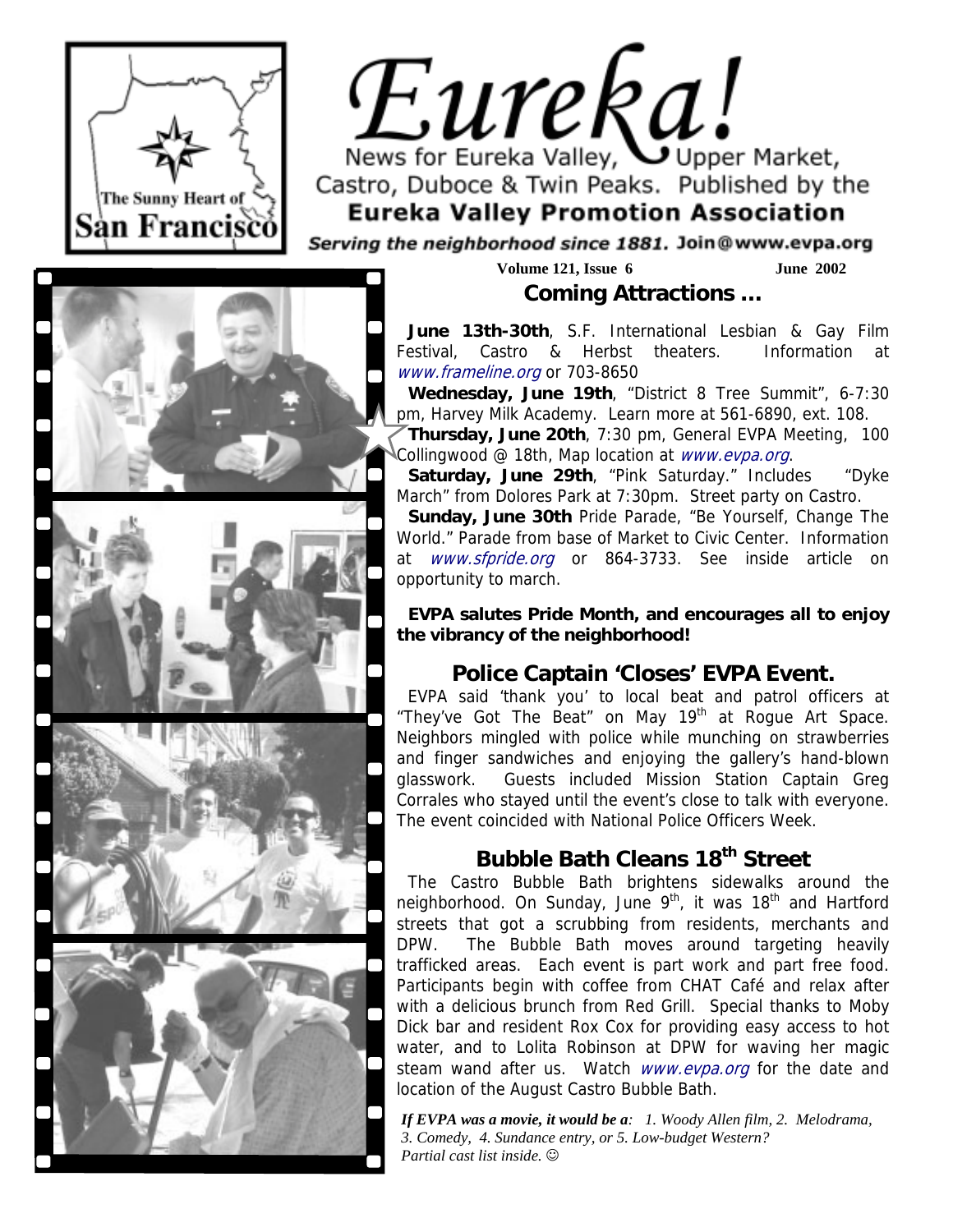**Cast from "They've Got The Beat" on cover, from top**: Police Captain Greg Corrales talks with one of many neighbors during the open house. SF Special Patrol Officer Jane Warner hears from a Eureka Street resident about her concerns. **Cast from Castro Bubble Bath**: EVPA member Rob Cox, Mayor's Office Liaison Adam Benditsky, and District 8 Candidate and EVPA member Bevan Dufty work over a sunny Hartford Street. Patrick Batt (r), president of Merchants of Upper Market & Castro, teams with William Gerard of A.G. Ferarri Foods to tackle 18<sup>th</sup> Street.

## **Soon On Racks: Bikes & Papers.**

Racks for bikes and racks for newspapers are making headway. At the recommendation of the UTNC Committee, bike racks will be installed at Harvey Milk Plaza to encourage linkage between bike riding and mass transit. The racks will be positioned to discourage overnight sleeping that occurs in the "dips" of the Plaza's retaining wall. The City's DPT says installation will occur this summer by the Civilian Conservation Corps.

 With a lawsuit between newspaper publishers and the City over, multi-unit pedestal racks may start replacing freestanding racks. The new racks hold 6-10 different publications, use space more efficiently and are secured to the ground to prevent tipping over or use as a projectile. EVPA's UTNC is preparing recommendations on rack locations for the City's consideration.

## **Insecure? Get Security.**

EVPA member Jane Warner is special patrol officer who operates a private security firm in the area. Many clients are merchants, but residents also can add a layer of security through her services. Come to the June  $20<sup>th</sup>$  meeting to learn more or call her directly at 665-1616.

# **Agenda for June 20th Meeting.**

- I. Call to Order/Introductions
- II. Reading and Approval of the Minutes
- III. Presentation by SF Patrol
- IV. Presentation by UCSF.
- V. Committee Reports
- VI. Old Business
- VII. New Business
	- News Racks (possibly)
- VIII. Adjourn

**General meetings are at the Eureka Valley Recreation Center at 100 Collingwood at 7:30 pm. You do not have to be a member to attend (although you do have to be a member to vote on issues). See you there!** 

#### **March with Da' Mayor.**

The Mayor's Office invites EVPA'ers to join Mayor Willie L. Brown Jr. and the cast of the awardwinning performance troupe STOMP to march down Market Street as part of the Pride Parade on June 30th. Every member of the Mayor's contingent gets a free T-shirt, Mardi Gras necklace, and refreshments. All EVPA'ers are welcome. Contact Adam at 554-6148, or via e-mail at adam.benditsky@sf gov.org with any questions or to confirm your spot in the parade.

#### **Peek at Foto's Past.**

Stop by A Different Light Bookstore on Castro this month to see photos from Rink Foto's collection of images from the late 60s Pride events! Foto's photos are displayed over the bookshelves, and an index is posted near the back of the store. Rink's work is well-known for documenting the "Castro."

**Photo Below:** Gustavo Serina, EVPA President (l to r) chats with Bubble Bath participants at the Red Grill . Elizabeth Wadsworth, Josie Thompson, Annie Wadsworth, and Tom Hanus, EVPA VP.

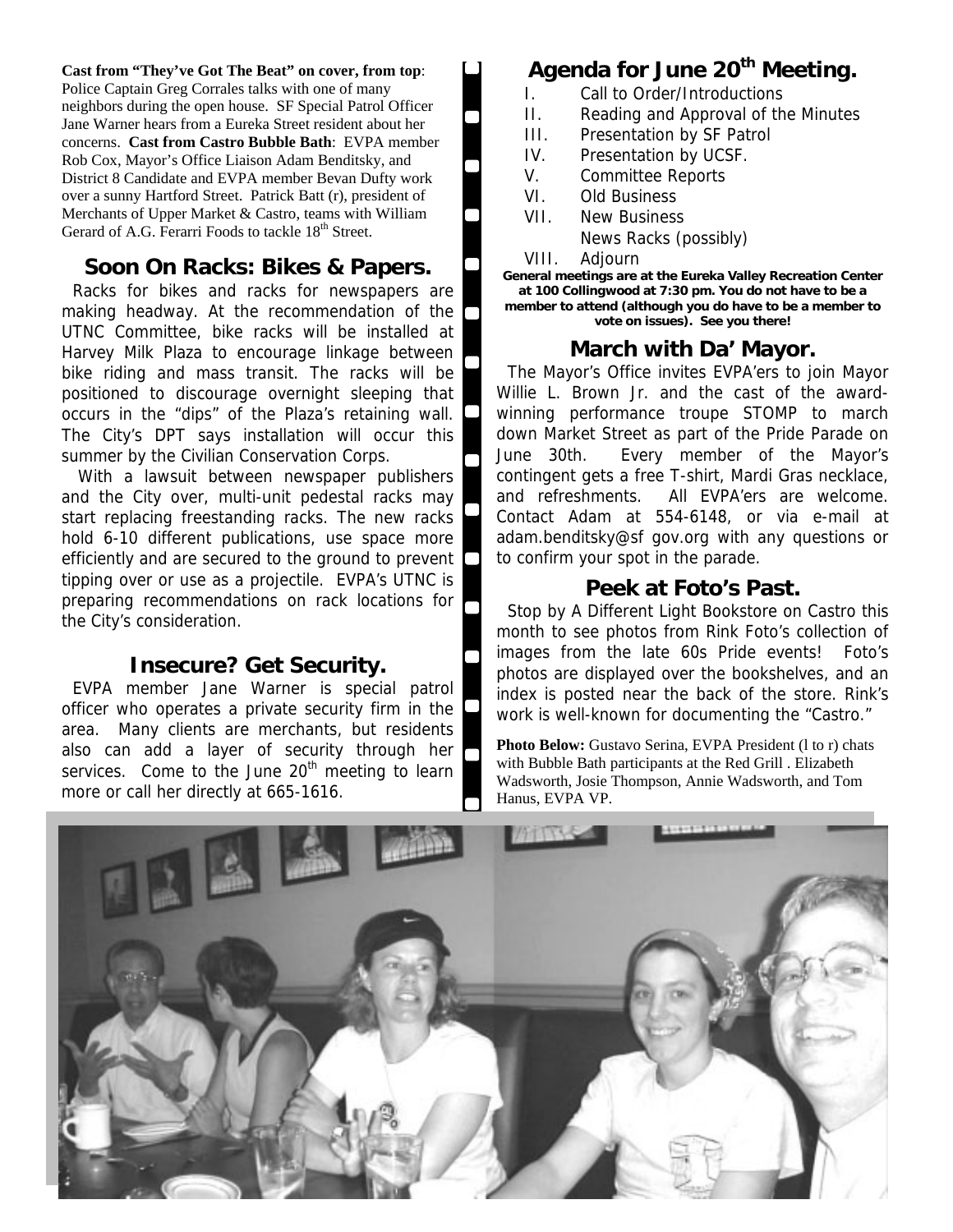# **May Meeting Minutes**

**Officers Present:** Gustavo Serina, Tom Hanus, Michael Crawford, Rich McRee, Gerald Abbott, Lion Barnett, Judy Hoyem.

**Officers Absent:** Steve Clark Hall, Herb Cohn, Joe Foster, Mike Babbitt, Drew Bertagnolli.

Presiding: Gustavo Serina

Recording Secretary: Tom Hanus substituting for Mike Babbitt.

Call to Order: 7:30 PM

Gerald Abbott moved to approve the minutes as they appear in the Eureka! newsletter; seconded by Michael Crawford. Motion carried without debate.

Presentation on Mobile Assistance Patrol (MAP) was given by Rann Parker.

Presentation on the Proposed Entertainment Commission was given by Nathan Purkiss of Supervisor Leno's Office.

Gerald Abbott moved to refer the Proposed Entertainment Commission to the UTNC Committee for a report to the Board for action by the board on behalf of the membership. Seconded by Michael Crawford, motion carried.

#### **Committee Reports:**

 application for 2185 & 2187 Market ST store exceeding 2,500 square feet. UTNC – Reported status on several projects, Newsracks, Bike Racks, CUP Next meeting on June 3 5:30 PM at CHAT Café. Next Bubble Bath June 9 at 18<sup>th</sup> & Hartford 8:00 am. Specific thanks to Jim Cassiol for helping recruit merchant participants in last effort. Reported on co-project with Safety Committee on "They've Got The Beat" police neighborhood open house on Sunday, May 19<sup>th</sup> from 2-4 pm. Special thanks to Safety Committee for providing event funding.

Planning – Met May 16, 2002 at 6:30 and had nothing to report at this time.

Public Health & Safety – Reported on last meeting at Supervisor Leno's office regarding Quality of Life Issues in the Neighborhood. The group continues to search for funding for several QOL projects (Street Cleaning, Improved Street Lighting etc.)

Education & Recreation – PTP+M pylons should be installed  $1<sup>st</sup>$  week of June, pending adjustments to the bases. Additional funds have been secured from the Mayor's office for the second year in a row, which is very unusual.

Membership & Promotion – Newsletter mailed and posted online at www.evpa.org. Michael Crawford has "EVPA Action Card" if you need one. Specific thanks to Heidi Chipp and Jim Morse for assisting with newsletter mailing. Next Eureka! Deadline is June 1 for ads and articles.

Finance – Committee has not met, but Treasurer has provided a written report.

Committee of the Whole Discussion took place regarding SF Parks & Rec questionnaire to rename a facility in honor of Mark Bingham. The chair put forth three options as possible responses to the request: A. Not to name any facility in Honor of Mark Bingham. B. Name Recreation Center after Mark Bingham. C. Name the EVRC Gym after Mark Bingham. Option C carried after discussion, along with a request to include the recommendation for a memorial plaque, display or informational kiosk as part of the Gym renaming.

A new member, Frank Weiss, introduced himself and reported on a database project to compile a list of area businesses. He was referred to UTNC committee.

Adjourn at 9:30 pm.

## **Chris O'Connor Passes Away.**

A long-time Eureka Valley resident, Annie "Chris" O'Connor, passed away on May  $28<sup>th</sup>$ . She enjoyed people-watching from her porch where many people became fond of her as the 'gray haired lady in the sweater.' A service was held at Most Holy Redeemer, followed by an Irish wake for the County Kerry, Ireland native. Her son, Kevin, and daughter, Grace, live in Eureka Valley. EVPA extends condolences to her family and many friends at Diamond Senior Center and Eureka Valley





#### **UCSF Brain Trauma Study.**

UCSF representatives will be at the June  $20<sup>th</sup>$ meeting to talk about a study for patients with brain trauma. Hypothermia may be useful to slow trauma damage, but timely consent often is unobtainable from victim or family. UCSF is informing groups to meet public notification requirements of such studies.

# **2002 Officers & Board Members**<br>**President** Gustavo Serina

**Vice President Corresponding Secretary and Corresponding Secretary Corresponding Secretary** Joe Foster<br> **Recording Secretary Corresponding Corresponding Secretary Recording Secretary Treasurer 1988 Herb Cohn At-Large Board Members**  Gerald Abbott **Drew Bertagnolli** Michael Crawford **Steve Clark Hall** Judy Hoyem **Rich McRee** 

**Gustavo Serina**<br>Tom Hanus

Lion Barnett (past president)